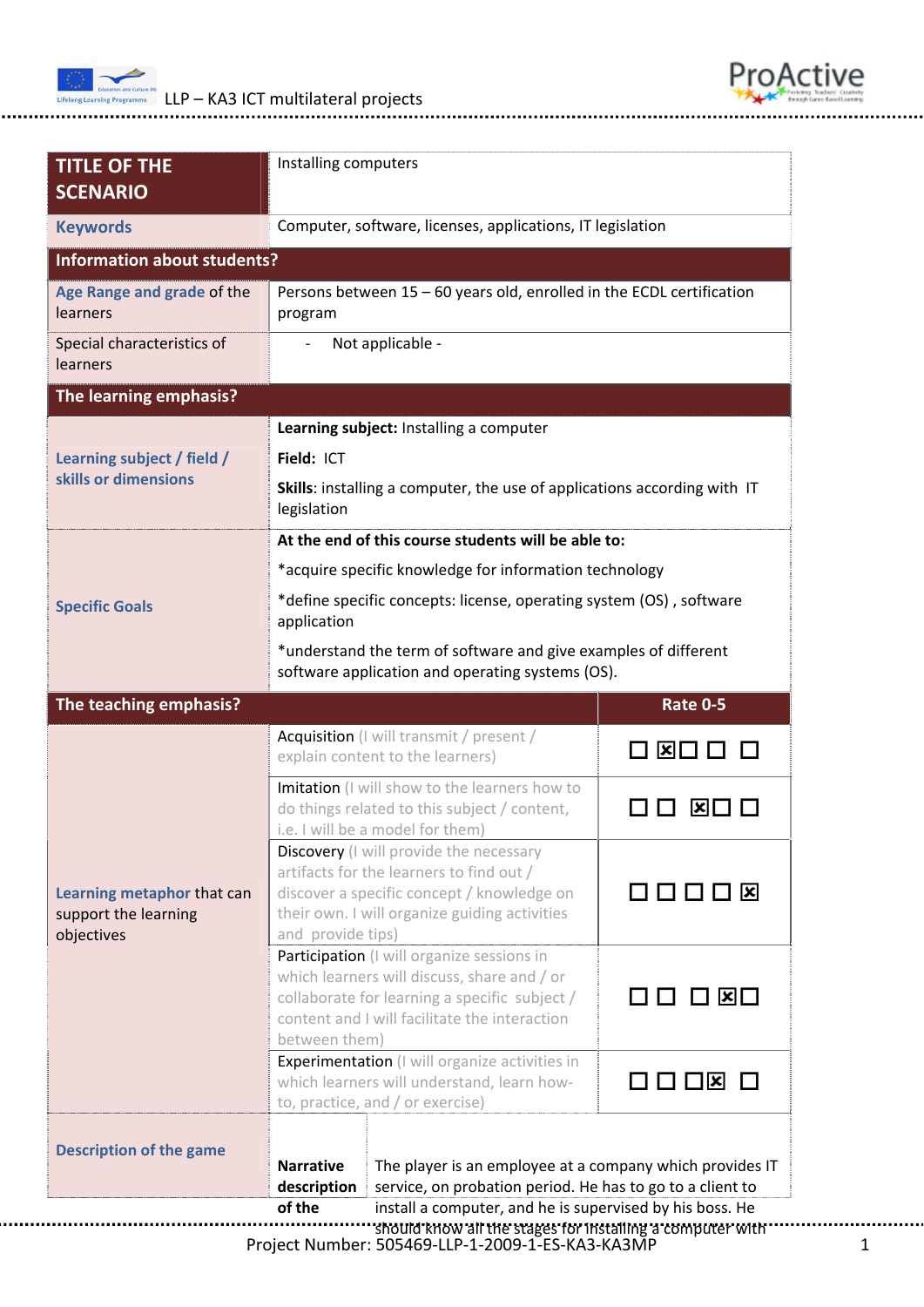



|                                                                                                          | game plot                                                                                          | appropriate operating system and necessary software<br>applications requested by the client.<br>The interaction is point and click, the customer is<br>demanding and he asks a lot of questions. He has to deal<br>with this and to answer each time. If the answer is wrong,<br>his boss will chime in, offering help.<br>Its performance is appreciated both positive and negative<br>by the costumer. |                                              |                                 |
|----------------------------------------------------------------------------------------------------------|----------------------------------------------------------------------------------------------------|----------------------------------------------------------------------------------------------------------------------------------------------------------------------------------------------------------------------------------------------------------------------------------------------------------------------------------------------------------------------------------------------------------|----------------------------------------------|---------------------------------|
|                                                                                                          | <b>Goals</b>                                                                                       | To successful install the computer using an appropriate OS<br>and software in a coherent order.                                                                                                                                                                                                                                                                                                          |                                              |                                 |
|                                                                                                          | <b>Characters</b>                                                                                  | $Eve$ – player's boss<br>Andra - the costumer                                                                                                                                                                                                                                                                                                                                                            |                                              |                                 |
|                                                                                                          | <b>Scenes</b>                                                                                      | In the first scene he has to be acquainted with games'<br>requests.                                                                                                                                                                                                                                                                                                                                      |                                              |                                 |
|                                                                                                          |                                                                                                    | In the second scene the player is requested to go to a<br>costumer for installing a new laptop. When he is in the<br>room with laptop and other resources (scene three), the<br>costumer informs him what she wants for her computer<br>(OS, type of software).                                                                                                                                          |                                              |                                 |
|                                                                                                          |                                                                                                    | The main part of the game take place in the fourth scene<br>of the game, when the player starting to work. He must<br>know the order and type of applications needed and also<br>to provide advices on their purchase.                                                                                                                                                                                   |                                              |                                 |
|                                                                                                          |                                                                                                    | The fifth scene closes the game by checking how laptop<br>works.                                                                                                                                                                                                                                                                                                                                         |                                              |                                 |
|                                                                                                          |                                                                                                    |                                                                                                                                                                                                                                                                                                                                                                                                          | <b>Learning</b><br>settings                  | <b>Estimated</b><br><b>Time</b> |
| <b>Narrative Description of</b><br>learning activities - step by<br>step organization and<br>structuring | Before the game:<br>Revision the theory related to the subject.<br>Short presentation of the game. |                                                                                                                                                                                                                                                                                                                                                                                                          | In the<br>classroom                          |                                 |
|                                                                                                          | During the game:<br>The game is played by each player and the<br>trainer supervises the class.     |                                                                                                                                                                                                                                                                                                                                                                                                          | In the<br>classroom<br>/ Online /<br>At home |                                 |
|                                                                                                          | After the game:<br>In the                                                                          |                                                                                                                                                                                                                                                                                                                                                                                                          |                                              |                                 |
|                                                                                                          | All the reports are consulted by the trainer,<br>classroom<br>and the results are discussed.       |                                                                                                                                                                                                                                                                                                                                                                                                          |                                              |                                 |
|                                                                                                          |                                                                                                    |                                                                                                                                                                                                                                                                                                                                                                                                          |                                              | Total:                          |
|                                                                                                          |                                                                                                    |                                                                                                                                                                                                                                                                                                                                                                                                          |                                              |                                 |
| How will I evaluate students?                                                                            |                                                                                                    |                                                                                                                                                                                                                                                                                                                                                                                                          |                                              |                                 |
| <b>Evaluation approach</b>                                                                               | ➤<br>➤                                                                                             | Assessments reports produced by the platform<br>Monitoring during the game                                                                                                                                                                                                                                                                                                                               |                                              |                                 |